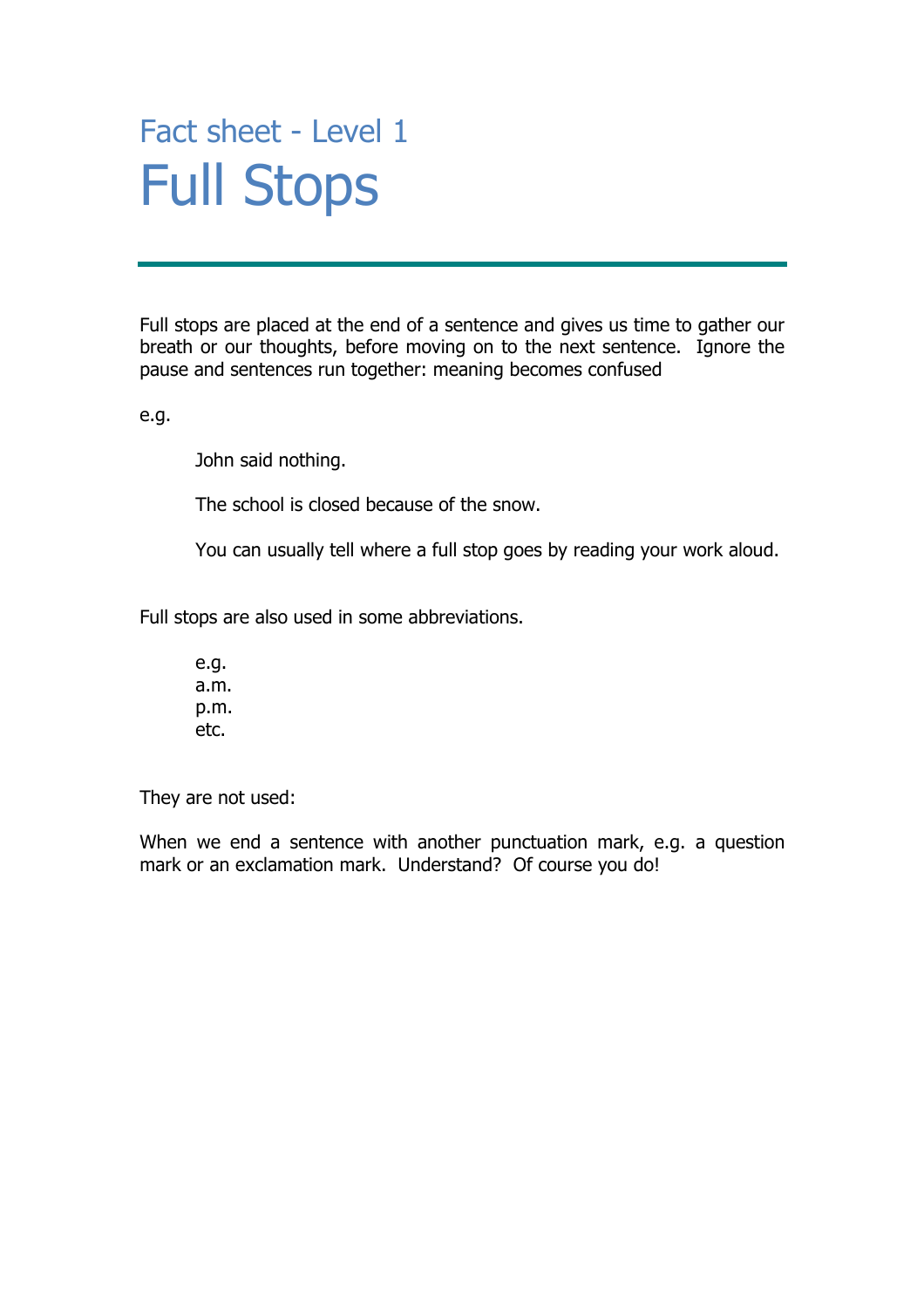#### $\frac{1}{2}$ Factsheet – Level 2 Full Stop

The full stop is the strongest mark of punctuation. It tells us we need a definite pause at the end of a sentence, giving us time to gather our breath or our thoughts, before moving on to the next sentence. Ignore the pause and sentences run together: meaning becomes confused. Full stops are also used in some abbreviations.

- 1. Use a full stop at the end of a sentence:
	- The man arrived. He sat down.
- 2. Use full stops with abbreviations (in an abbreviation the last letter of the word and of the abbreviation are not the same):
	- Co. (Company)
	- etc. (et cetera)
	- M.P. (Member of Parliament)
- 3. Do not use full stops with contractions (in a contraction the last letter of the word and of the contraction are the same):
	- Ltd (Limited)
	- Dr (Doctor)
	- St (Saint)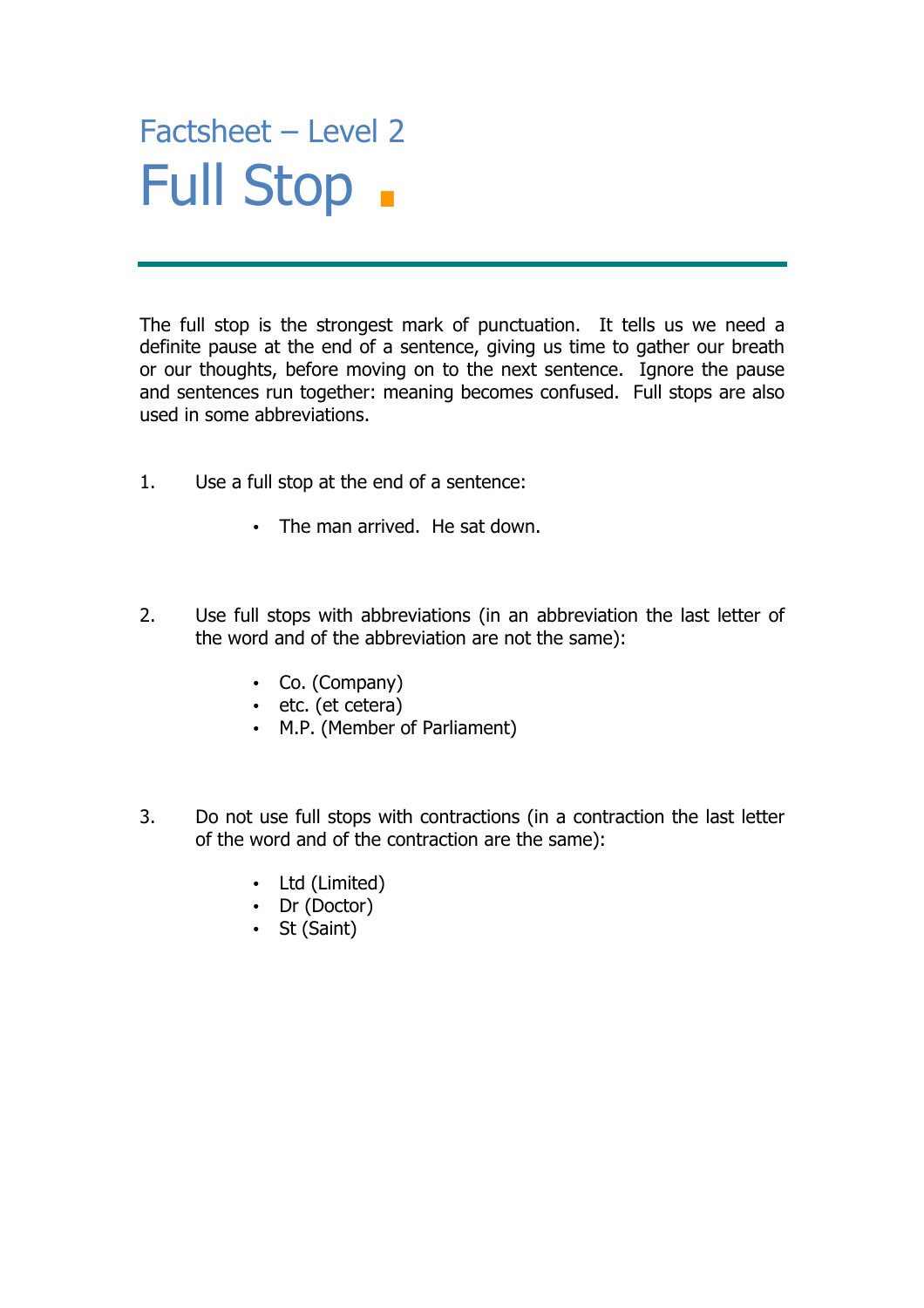# **Factsheet** Exclamation Mark

An exclamation mark usually shows strong feeling, such as surprise, anger or joy. Using an exclamation mark when writing is rather like shouting or raising your voice when speaking. Exclamation marks are most commonly used in writing quoted speech. You should avoid using exclamation marks in formal writing, unless absolutely necessary.

- 1. Use an exclamation mark to indicate strong feelings or a raised voice in speech:
	- She shouted at him, "Go away! I hate you!"
	- He exclaimed: "What a fantastic house you have!"
	- "Good heavens!" he said, "Is that true?"
	- "Help!"
	- "Shut up!"
	- "Stop!"
- 2. Many interjections need an exclamation mark:
	- "Hi! What's new?"
	- "Oh! When are you going?"
	- "Ouch! That hurt."
- 3. A non-question sentence beginning with "what" or "how" is often an exclamation and requires an exclamation mark:
	- What idiots we are! (We are such idiots.)
	- How pretty she looked in that dress! (She looked very pretty in that dress.)
- 4. In very **informal** writing (personal letter or email), people sometimes use two or more exclamation marks together:
	- I met John yesterday. He is so handsome!!!
	- Remember, don't be late!!
	- I'll never understand this language!!!!

Remember, try to **avoid** exclamation marks in formal writing such as an essay or business letter.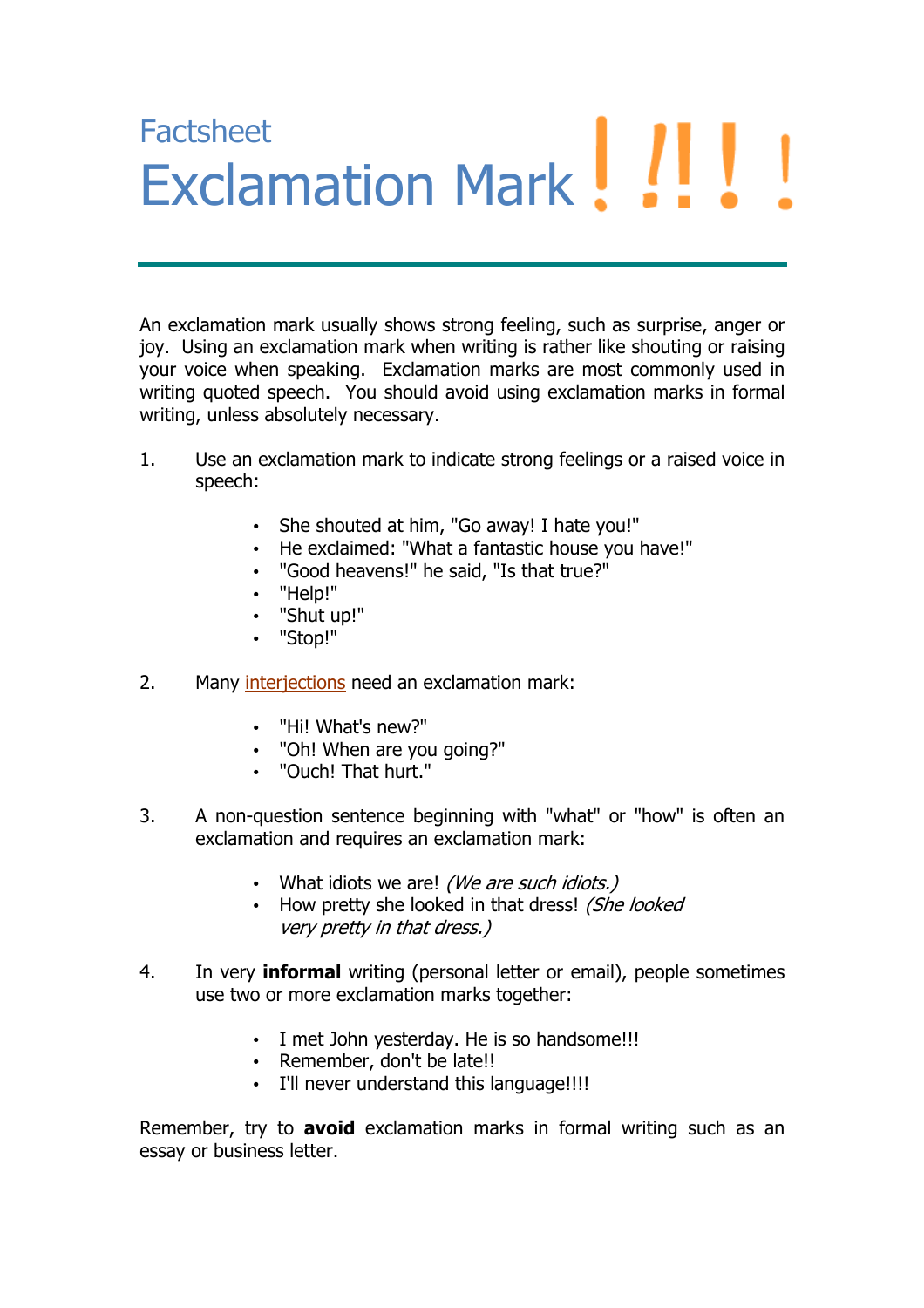## **Factsheet** Question Mark

The main function of a question mark is to indicate a question or query.

- 1. Use a question mark at the end of all direct questions:
	- What is your name?
	- How much money did you transfer?
	- Did you send euro pounds?
- 2. Use a question mark after a tag question:
	- You're French, aren't you?
	- Snow isn't green, is it?
	- He should go and see a doctor, shouldn't he?
- 3. Don't forget to use a question mark at the end of a sentence that really is a direct question:
	- How else would I get there, after all?
	- What if I said to you, "I don't love you any more"?
	- "Who knows when I'll die?", he asked rhetorically.
- 4. In very **informal** writing (personal letter or email), people sometimes use a question mark to turn a statement into a question:
	- See you at 9 pm?

In the same situation, they may use two or three question marks together to show that they are not sure about something:

- I think you said it would cost £10???
- 5. Do **not** use a question mark after an indirect or reported question:
	- The teacher asked them what their names were. (What are your names?)
	- John asked Mary if she loved him. (Do you love me?)
	- I'm wondering if she's coming. *(Is she coming?)*